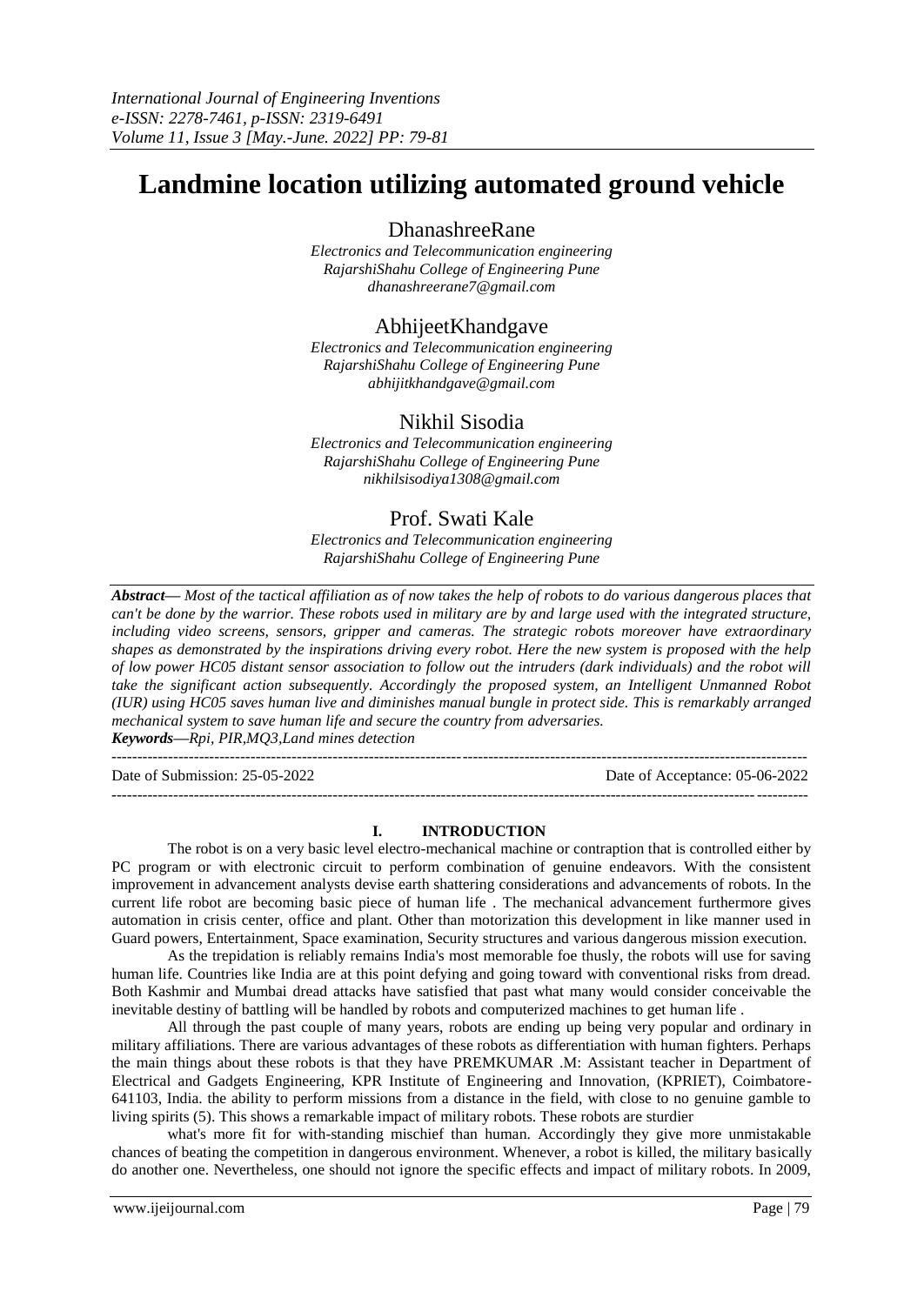scholastics and particular specialists held a gathering and discussed the impact of the theoretical believability that robots and PCs could become self-keeping up with and prepared to settle on their own decisions (1). They furthermore present the opportunity and the scope to which PCs and robots might actually achieve any size of freedom, and how much they could utilize such abilities to possibly achieve any risk or gamble with They quickly look at about the effects of military robots. Experts have moreover composed that a couple of robots have gotten a couple of sorts of semi autonomy, which consolidates the ability to find power sources in isolation and the ability to pick concentration to openly attack. They similarly saw that some PC contaminations can avoid removal (4). Other than this, they too considered care as depicted in science fiction is logical outlandish, yet at the same time that there were other potential dangers and snares.

A couple of subject matter experts and scholastics have investigated the use of robots for military fight, especially when such robots are given some degree of free limits. We have in like manner seen a remarkable improvement in military robots when diverge from military robots in earlier time. As of now, various military robots are utilized by various strategic affiliations. Military robot is a robot that can play out an errand given like development, identifying, limitation, and development organizing without a control from the human during the endeavor in progress. The strategic robot is the autonomous robot that involves a far off camera that human prepare to screen through a PC as a secretive usable. Today far off structures have been comprehensively used by numerous association since remote can save cost of wiring, easy to present, consume lesser space, basic for help and more reliable. There are four sorts of remote exchanges, Infrared, Bluetooth and Radio Frequency and Zigbee. Zigbee routinely is picked for the far off military robot since it has gigantic accessibility reach and it is more trustworthy that other far off correspondence system. In this proposed system, such a tactical robot is expected to perceive the neglected world person in line locale, gag spillage revelation, bomb disclosure and scattering. Zigbee distant sensor network is used to remotely send the data to the host system.

### **II. LITERATURE SURVEY**

1. A. Search and Rescue

2. Search and rescue in calamity scenes are incredibly

3. testing on account of the unstructured condition of the space.

4. Robots are made to help by moving in extremely hazardous circumstances like getting to fell developments which are shaky, moving into locales later an assaulting thusly being introduced to destructive gases and areas later radioactive debacles.Robots work in conditions which are risky for individuals to

5. be uncovered. Doroodgar and Nejat [4] suggested the use of semiautonomous robots which can address the constraints of both teleoperated and totally free robots. The place of the model made in this journal is for the robot to perseveringly acquire from its insight and work on the all around execution in an examination of the dark disaster. The robot is attempted in propagations and USAR, Urban Search and Salvage, like conditions to deal with the life. This robot performs tasks like course, examination and setback ID.

6. The disadvantage of this semi-autonomous robot is that there is

7. zero chance of finding accepting the environment is fitting for rescue workers to get to. This robot could in like manner drive away small kids what's more individuals in a difficult situation as there is just a machine moving closer additionally this can make alert.

8. Nourbakhsh and Sycara [5] endeavored to encourage a lot of

9. autonomous robots for USAR purposes. This model businesses setback acknowledgment by using warm checks, upheaval and development. The investigation was insufficient since the social event defied a lot of issue with arranging a lot of heterogeneous robots coordinating under one computation. The testing of the robots in USAR conditions was moreover problematic due to the apparently bewildering instances of rubbles, glass and buildup. The figuratively speaking

10. productive model was the direct magically transported calculation yet

11. whenever the robot loses relationship with the base it renders vain. The robot can simply separate an individual yet can't help them without a rescue trained professional.

12. Niroui and Zhang [6] used a USAR shorten application

13. to play out an indispensable endeavor of exploring the tidied up

14. area and going to the aide of people. This model purposes significant help AI that allows the robot to

15. freely explore the dark confused environment. The

16. robot uses wild based examination close by the memory of the spots visited beforehand and is known to cover more district at a given time than robots working only ward on erratic examination procedure. The objective of this model is to expand the information obtained to allow the robot to track down got setbacks as quick as could truly be anticipated. The testing of the robot in USAR like conditions allows the robot to have prior data in conditions which might help with lessening the time taken at a real case circumstance.

17. The robots which work autonomously may have to make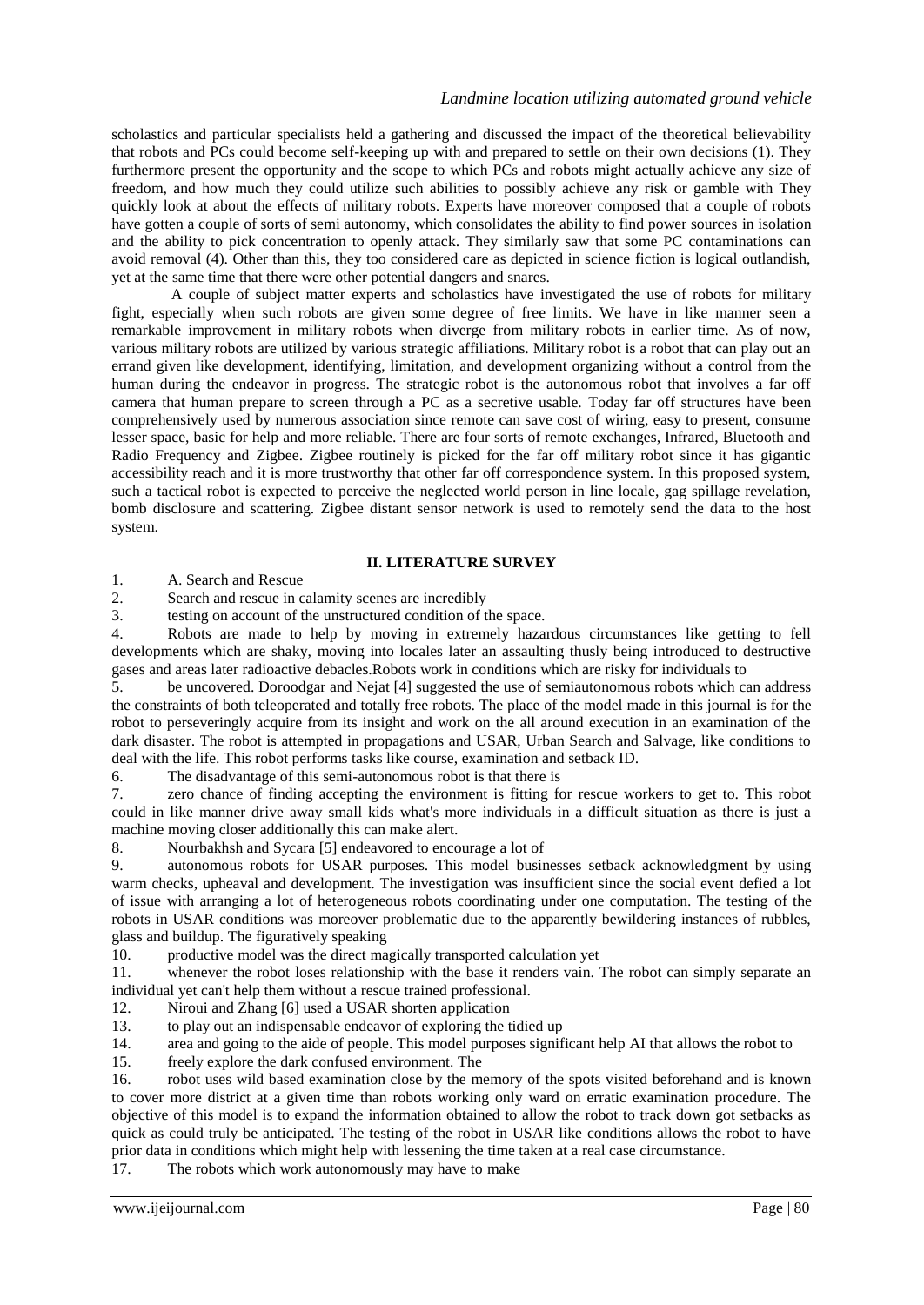18. their own decisions which may not be humanly OK at

19. certain levels. For sure, even with all of the standards and data sources dealt with to the robot, there can be circumstances where they don't submit to the principles of the human world. The robot should have a level of human

20. relationship with work at conditions of hopelessness as it would drive away the losses rather than coming to their aide. This model can't a cross changing muddled area and climbable obstructions hereafter saving more work to show up at a loss, now and again regardless, coming to

21. a stop in mission. The disaster area will consolidate rubble, residue and will be unstructured and a robot should have the choice to come to help at such circumstances and not just in spaces of a coordinated environment.





Working :

1) Make Connection As Per Circuit Diagram, Make Connection On Rpi

- 2) And Then Connect Web cam To The Wifi using hotspot/Router.
- 3) Then Connect The PIR sensor pins Output To rpi
- 4) Then connect metal detector and gas sensor torpi.
- 5) We will mount all hardware setup on robo module.
- 6) Then we will start coding in python.

#### **IV. Conclusion**

We expected a result is multifunction robot can detect gas which is harmful to people and also detect mines using metal detector We expecting our web camera will detect enemy and live streaming on system.accuracy.

#### **REFERENCES**

- [1]. Dr. S. Bhargavi "Design of an Intelligent Combat Robot for War Field" International Journal of Advance Computer Science and Application, volume 2, no.8, 2011.
- [2]. Dr. Shantanu K. Dixit, "Design and Implementation of e-surveillance Robot for Video Monitoring and Living Body Detection": International Journal of Scientific and Research Publication, volume 4, issue 4, April 2014, ISSN 2250-3153.
- [3]. Dhiraj Singh Patel, "Mobile Operated Spy Robot": International Journal of Emerging Technology and Advance Engineering, volume 3, special issue 2, Jan 2013.
- [4]. Kalyanee N. Kapadnis et al Int. Journal of Engineering Research and Applications www.ijera.com ISSN: 2248- 9622, Vol. 4, Issue 4( Version 2), April 2014, pp.06-09.
- [5]. Robotics:K . S. Fu, R. C. Gonzalez, C.S.G.Lee, book published by Tata Mc- Grew Hill, 2008, 1st edition, ISBN: 9780070265103(rftransmisi).
- [6]. A. Khamis, M. PérezVernet, K. Schilling , "A Remote Experiment On Motor Control Of Mobile Robots", 10th Mediterranean Conference on Control and Automation ED2002.
- [7]. Robots.ieee.org. (2020). BEAR ROBOTS: Your Guide to the World ofRobotics. [online] Available at: https://robots.ieee.org/robots/bear/[Accessed 14 Jan. 2020].
- [8]. Wang, Y., Bai, P., Liang, X., Wang, W., Zhang, J. and Fu, Q. (2019).Reconnaissance Mission Conducted by UAV Swarms Based onDistributed PSO Path Planning Algorithms. IEEE Access, 7, pp.105086-105099.
- [9]. Qin, Z., Dong, C., Li, A., Dai, H., Wu, Q. and Xu, A. (2019). TrajectoryPlanning for Reconnaissance Mission Based on Fair-Energy UAVsCooperation. IEEE Access, 7, pp.91120-91133.
- [10]. S. G. Manyam, D. W. Casbeer, and K. Sundar, ""Path planning forcooperative routing of air-ground vehicles,"" in Proc. Amer. ControlConf. (ACC), Jul. 2016, pp. 4630–4635.
- [11]. Liu, Y., Luo, Z., Liu, Z., Shi, J. and Cheng, G. (2019). CooperativeRouting Problem for Ground Vehicle and Unmanned Aerial Vehicle:The Application on Intelligence, Surveillance, and ReconnaissanceMissions. IEEE Access, 7, pp.63504-63518.
- [12]. IFLScience. (2020). Military Test Amphibious Robot Guard Balls.[online] Available at: https://www.iflscience.com/technology/meetguardbot-spherical-amphibious-robot/ [Accessed 15 Jan. 2020].
- [13]. U.Zaman, H., Chowdhury, B. and Rezwan, U. (2016). Design, control &performance analysis of Muktibot. In: 2016 IEEE 7th AnnualInformation Technology, Electronics and Mobile CommunicationConference (IEMCON). [online] Available at: https://ieeexplore-ieeeorg.ezproxy1.hw.ac.uk/document/7746321 [Accessed 14 Jan. 2020].
- [14]. KNOWLEDGE, G., GK, C. and Singh, H. (2020). Daksha: Country'sfirst Anti-Terror Robot. [online] Jagranjosh.com. Available at: